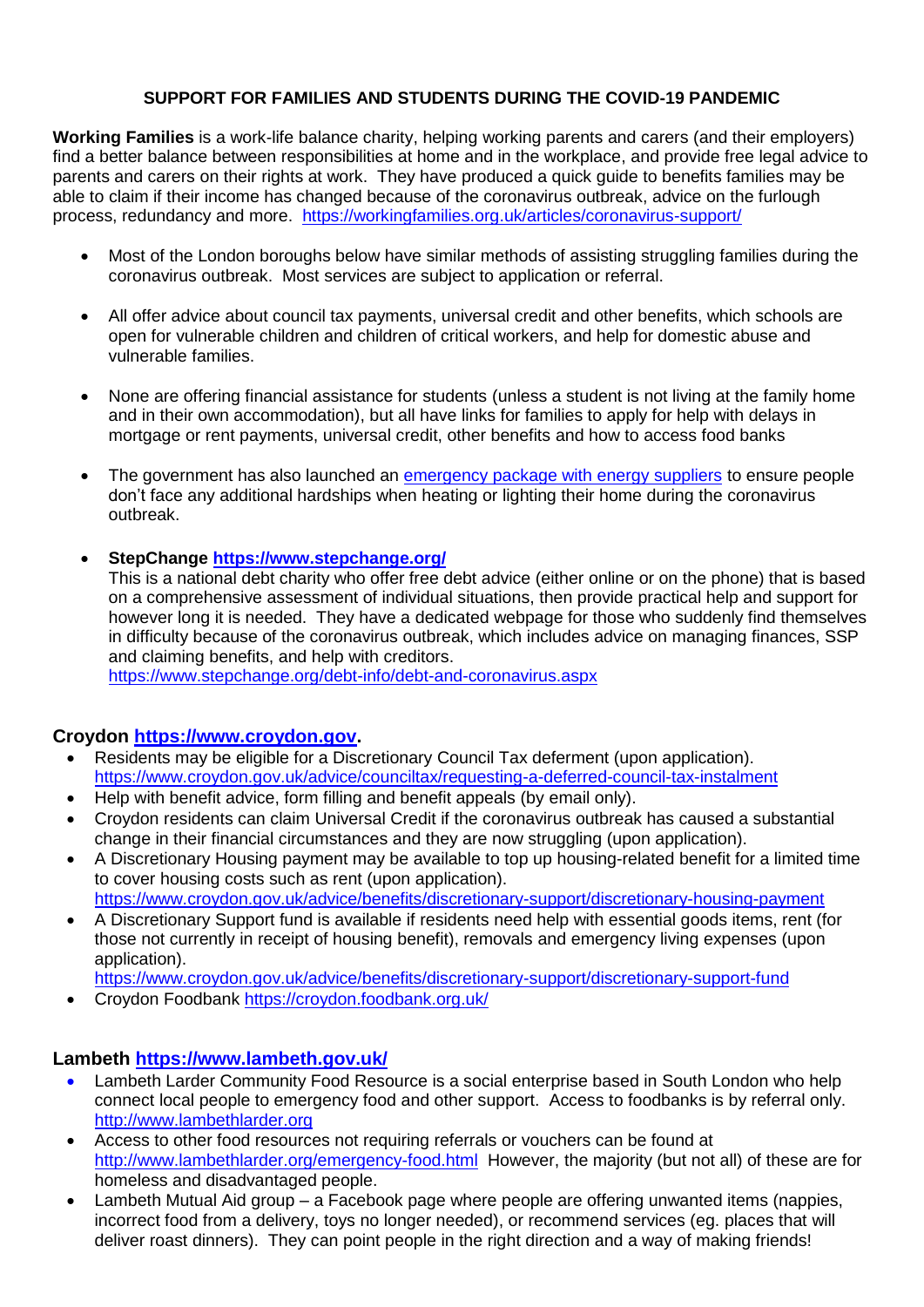- Financial advice: [https://www.lambeth.gov.uk/coronavirus-covid-19/get-support-for-yourself-or-a](https://www.lambeth.gov.uk/coronavirus-covid-19/get-support-for-yourself-or-a-vulnerable-person/financial-help-benefits-employment-support-housing-advice)[vulnerable-person/financial-help-benefits-employment-support-housing-advice](https://www.lambeth.gov.uk/coronavirus-covid-19/get-support-for-yourself-or-a-vulnerable-person/financial-help-benefits-employment-support-housing-advice)
- Lambeth are offering help with deferred Council Tax payments and assistance with Universal Credit. They also offer an 'in-kind' support package, rather than cash grants, and may be available if residents 'are experiencing a crisis or an emergency'. Some of the things offered are high street vouchers, fuel payments, second hand furniture, refurbished white goods.
- Lambeth Foodbank<https://norwoodbrixton.foodbank.org.uk/>

# **Wandsworth <https://www.wandsworth.gov.uk/>**

- Wandsworth Foodbank **<https://wandsworth.foodbank.org.uk/>** is delivering food to home addresses of voucher holders. All donations to be taken to St Mark's Battersea Rise during the pandemic
- Wandsworth Community Hub is working to help coordinate the support offered by the Council in partnership with Wandsworth's voluntary organisations. This is for residents, particularly the elderly and/or vulnerable without support networks, who need help to access medical, care services and food supplies to stay safe and well whilst at home. Contact is by phone or email only. <https://www.wandsworth.gov.uk/health-and-social-care/public-health/coronavirus/community-hub/>
- Wandsworth Organisations Directory of Support is a list of organisations and local charities offering help and support for families with babies and young children such as nappies and clothing. <https://wandsworthcarealliance.org.uk/coronavirus/wandsworth-organisations-that/>
- Wandsworth are offering help with deferred Council Tax payments and assistance with Universal **Credit**
- Catch 22 offers counselling for young people with mental health issues, domestic violence support, help for the elderly or simply someone to talk to.

## **Merton <https://www.merton.gov.uk/>**

- Merton Council has a webpage listing help available for different groups eg. the elderly, disabled, vulnerable people, as well as offering services like legal advice, good quality second hand clothes for babies and young children, and community transport and food collection (mainly for those with a physical or sensory impairment, or those in poverty). <https://news.merton.gov.uk/covid19/#gethelp>
- They also have a Local Welfare Support Scheme to help support residents with short term severe financial difficulties. They will consider applications for grants, which do not have to be paid back. However, funding is very limited and, once distributed, no further funds will be available so the Council will have to exercise considerable discretion. [https://www.merton.gov.uk/council-tax-benefits-and](https://www.merton.gov.uk/council-tax-benefits-and-housing/benefits/money-advice/local-welfare-support-scheme)[housing/benefits/money-advice/local-welfare-support-scheme](https://www.merton.gov.uk/council-tax-benefits-and-housing/benefits/money-advice/local-welfare-support-scheme)
- Merton are offering help with deferred Council Tax payments and assistance with Universal Credit
- Merton Foodbank<https://wimbledon.foodbank.org.uk/>

# **Hammersmith and Fulham <https://www.lbhf.gov.uk/>**

- Residents may be entitled to support through a local support payments fund if they have been affected by the coronavirus pandemic and need financial support. There is also guidance and help for residents facing hardship or difficulties [https://www.lbhf.gov.uk/coronavirus-covid-19/help-residents](https://www.lbhf.gov.uk/coronavirus-covid-19/help-residents-facing-hardship-or-difficulties)[facing-hardship-or-difficulties](https://www.lbhf.gov.uk/coronavirus-covid-19/help-residents-facing-hardship-or-difficulties)
- They have a volunteer community aid network launched by the council to support residents in need during the coronavirus pandemic, offering support to residents who don't have friends or family close by to help them [https://www.lbhf.gov.uk/coronavirus-covid-19/hf-community-aid-network-can](https://www.lbhf.gov.uk/coronavirus-covid-19/hf-community-aid-network-can-freephone-0800-145-6095)[freephone-0800-145-6095](https://www.lbhf.gov.uk/coronavirus-covid-19/hf-community-aid-network-can-freephone-0800-145-6095)
- Hammersmith and Fulham are offering help and advice with Council Tax payments and Universal Credit
- Hammersmith and Fulham Foodbank<https://hammersmithfulham.foodbank.org.uk/>

# **Lewisham <https://lewisham.gov.uk/>**

- Lewisham Council offers information and guidance on issues such as internet safety and looking after children's wellbeing.<https://lewisham.gov.uk/myservices/coronavirus-covid-19/advice-for-parents>
- They have a webpage offering links to resources to support residents' mental health during the outbreak [https://lewisham.gov.uk/myservices/coronavirus-covid-19/looking-after-your-mental-health](https://lewisham.gov.uk/myservices/coronavirus-covid-19/looking-after-your-mental-health-during-the-covid19-outbreak)[during-the-covid19-outbreak](https://lewisham.gov.uk/myservices/coronavirus-covid-19/looking-after-your-mental-health-during-the-covid19-outbreak)